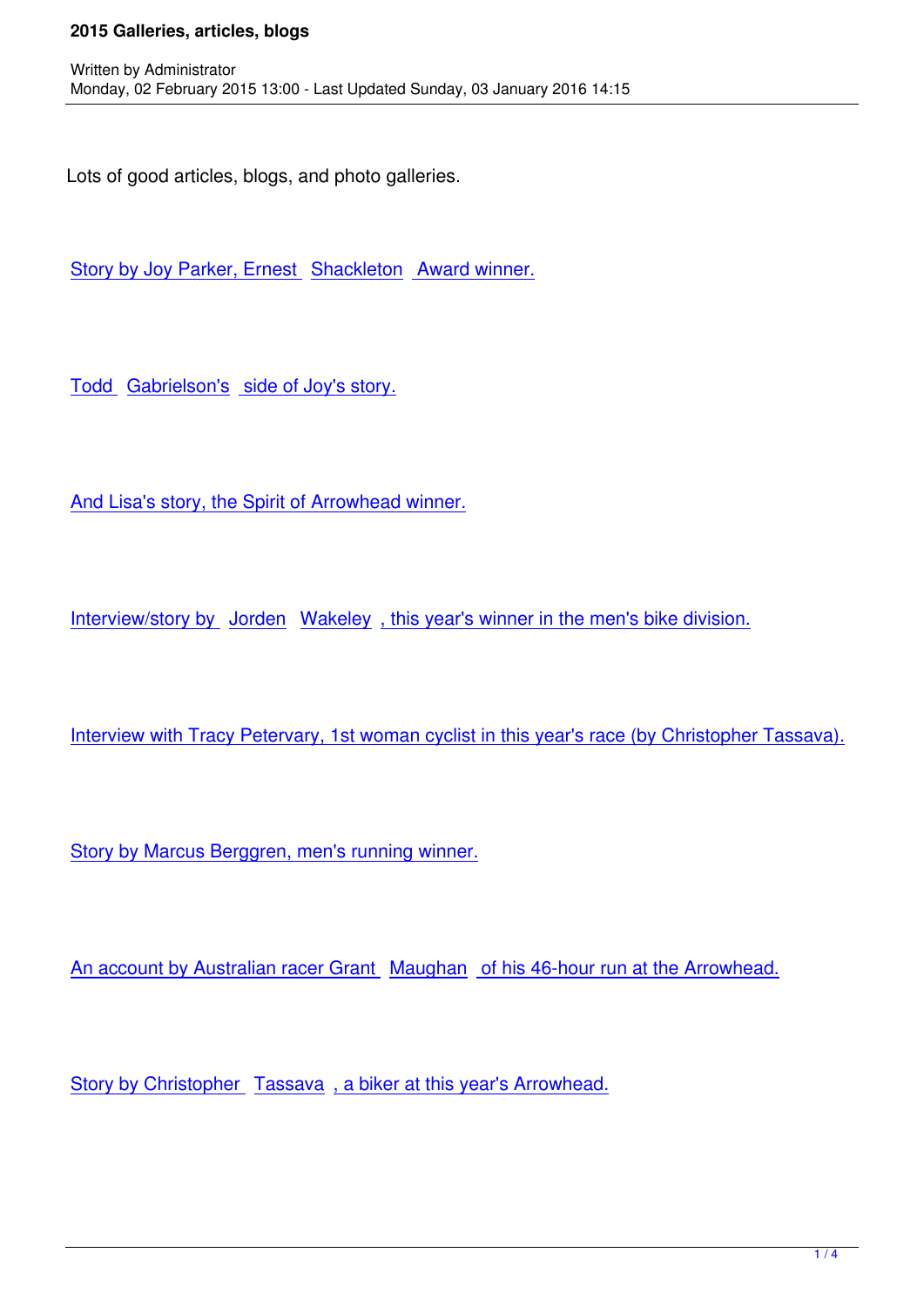Written by Administrator and Administrator and Administrator and Administrator and Administrator and Administrator and Administrator and Administrator and Administrator and Administrator and Administrator and Administrator Monday, 02 February 2015 13:00 - Last Updated Sunday, 03 January 2016 14:15

Article about Christopher Tassava and Jerry Bilek, cyclists from Northfield.

Story and photo gallery in International Falls Journal about this year's race.

[Video](http://www.ifallsjournal.com/news/sports/other_sports/finish-arrowhead/article_f5753740-77e8-5656-8ba4-b2b54cf112c9.html) of th[e finish of the m](http://www.ifallsjournal.com/news/sports/other_sports/arrowhead-ultramarathon---jan/collection_61b81855-003f-5080-93af-6decc20d2333.html)en's bike leaders.

An interview with cyclist Joe Stiller.

Story by David Gray, a cyclist competing in his 10th Arrowhead.

Story by Charlie Tri, a cyclist who finished 6th.

Story by Mark Scotch, a cyclist who finished 15th

Story by Marc Brown, a cyclist who finished 43rd.

Story by Heidi Perry, a runner in this year's race.

Story by Guy Still from WCCO in Mpls, about various winter bike rides/races.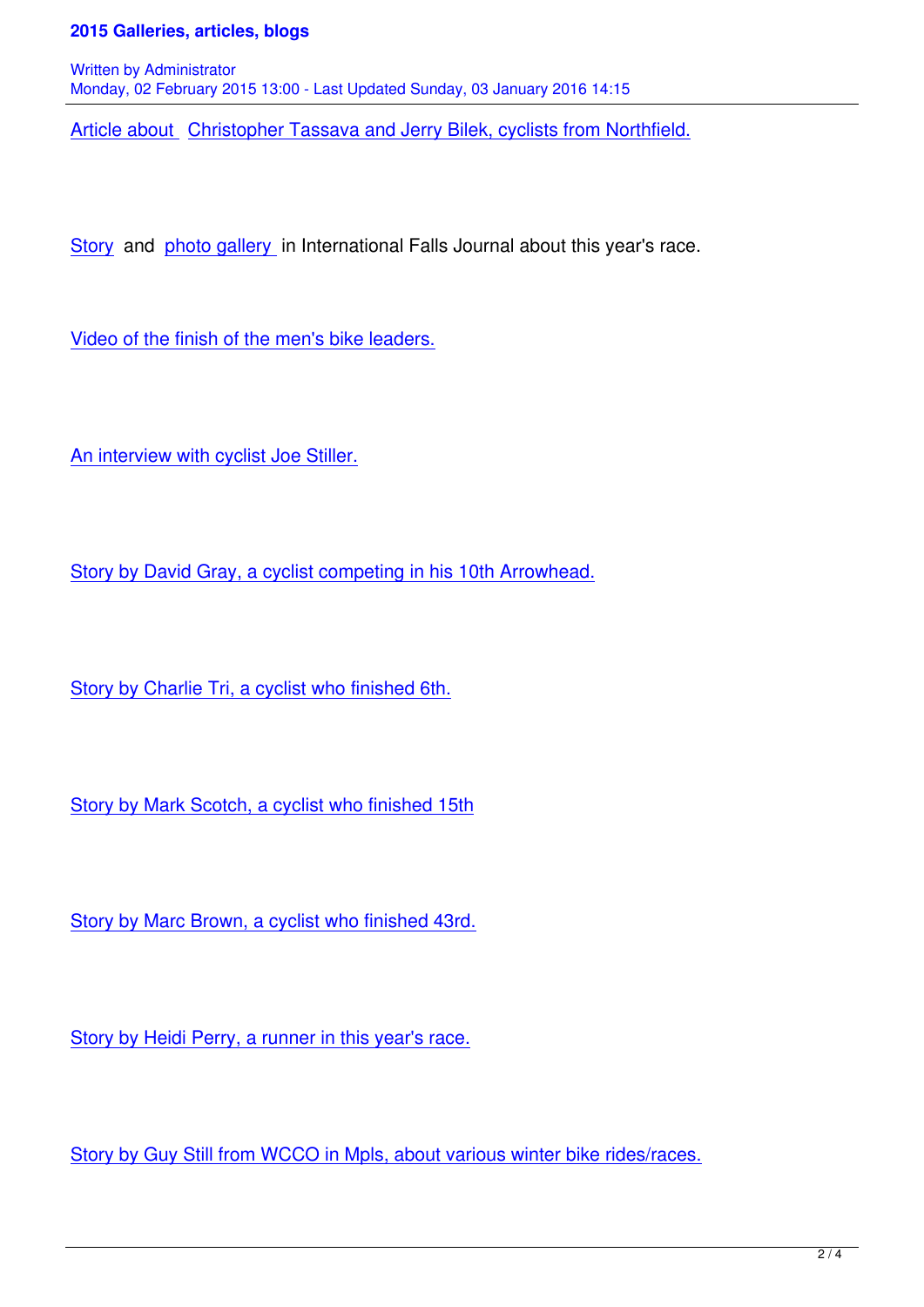Article about Jason Husveth, a cyclist in this year's race.

Video interview of Harvey Lewis, a runner who finished 2nd. Harvey also won Badwater last year.

Article by Sarah Barker in Dead Spin.

Written by Administrator and Administrator and Administrator and Administrator and Administrator and Administrator and Administrator and Administrator and Administrator and Administrator and Administrator and Administrator

Photo gallery of the finisher pics on FB. Go ahead and tag yourself.

Photo gallery by John Bertram, a runner in this year's race.

Photos by Chris Gibbs.

Photo gallery by Dan Luebke, a cyclist in this year's race.

Photo gallery by Scott Mark, a volunteer in this year's race.

Album of check-ins: